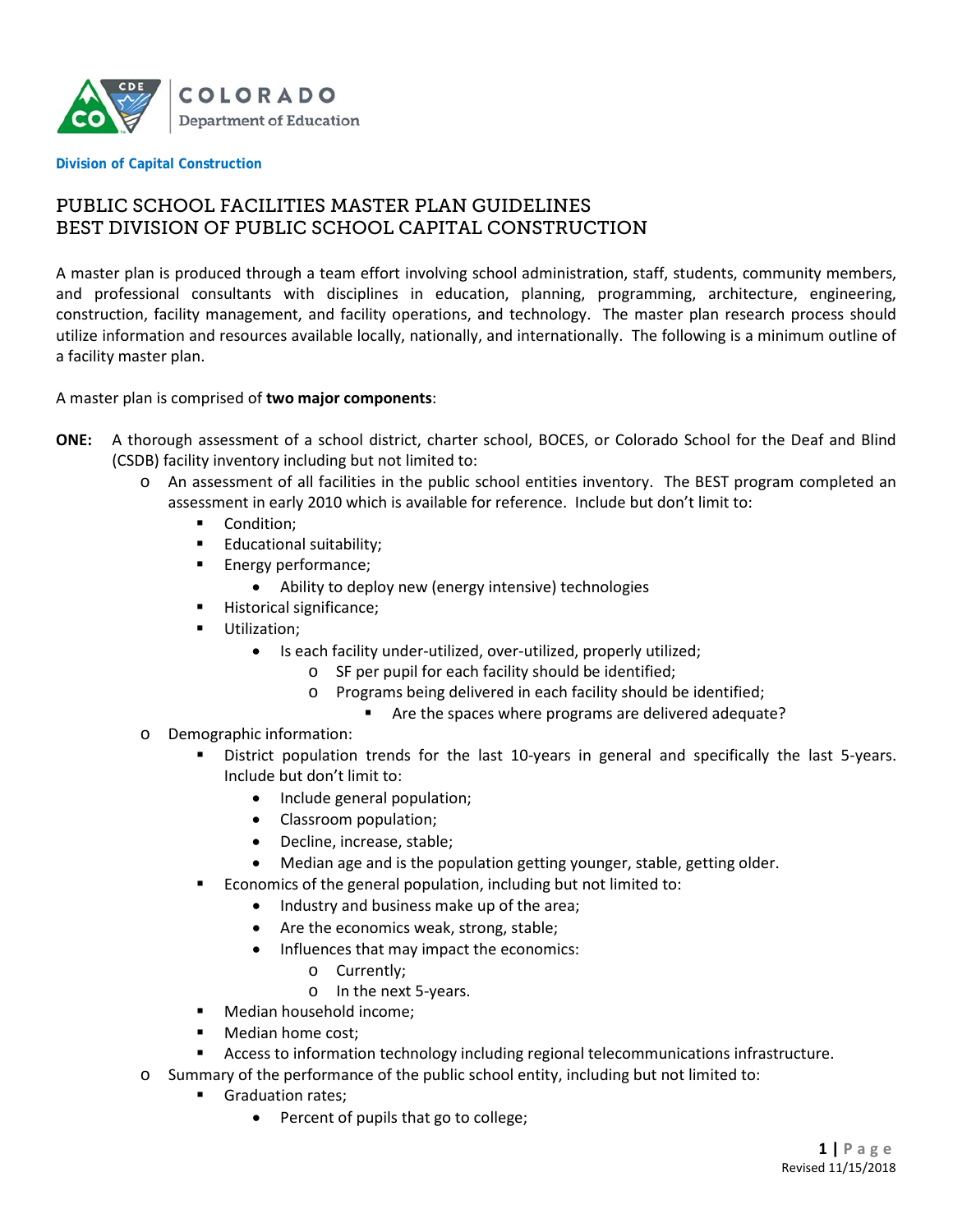- Percent that stay in the community;
- Percent that move out of the community.
- **Test scores;**
- **Educational programs;**
- **Educational specialties;**
- **Athletics.**
- o Geographic area;
- o Operation costs:
	- **Utilities**;
	- **Maintenance;** 
		- Custodial;
		- Systems maintenance.
	- **Cost per year and cost per SF to maintain each facility.**
- **TWO:** Once the phase one assessment work is completed there should be a thorough, thoughtful, analysis of the results which identifies strengths, weakness, and deficiencies that can be built on or could be improved. If there are deficiencies identified the master plan should result in options or a strategic plan for the next 5-years to correct or improve those deficiencies, including but not limited to:
	- o A summary of the strengths and weaknesses;
	- o Options and possible corrective actions for addressing the weaknesses and deficiencies, including but not limited to:
		- **Costs associated for each option;**
		- **Pros and cons for each option;** 
			- Impact on educational delivery;
			- Itemized cost, including how they are determined;
			- Impact on operating cost.
		- **EXECUTE:** Life cycle analysis for each option.
	- o Ability to implement the options, including but not limited to:
		- **Funding**;
			- General fund;
			- Bond election;
			- BEST grant;
			- DOLA grant;
			- GOCO grant;
			- CHS grant;
			- Other grants.
		- **Resources, including but not limited to:** 
			- Maintenance staff;
			- In-house operations staff;
			- Consultants.
	- o Impact of implementing or not implementing the plan.
		- On educational delivery;
		- **•** Operating cost.

It is important to note that a master plan is a dynamic document and should be continually updated to reflect any changes in assessment data as well as demographic information. Additionally, rules and regulations should be established outlining procedures required to amend the master plan.

# **A master plan is:**

o A tool for administration, staff, and communities to make educated decisions regarding facilities. Should they be: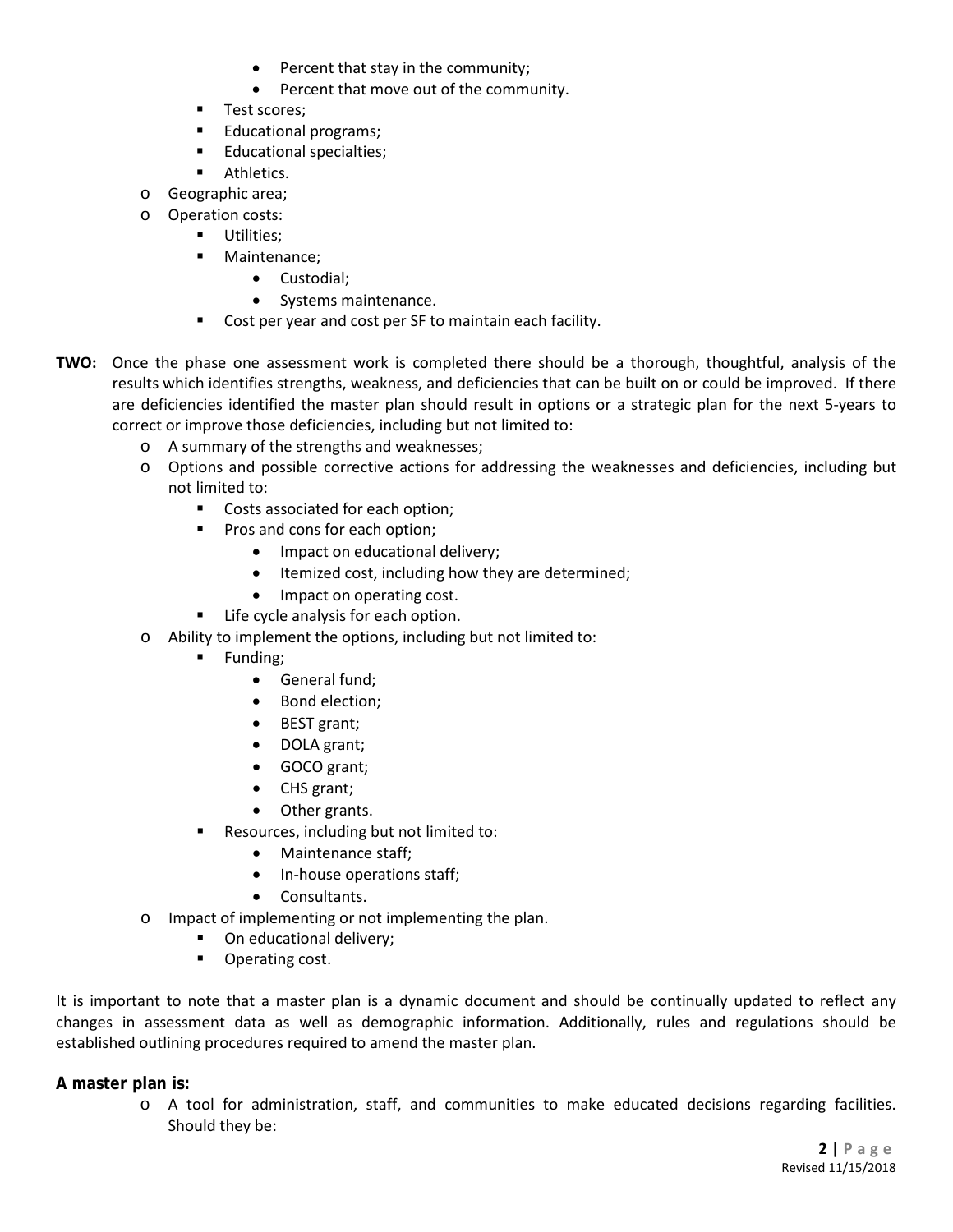- Renovated?
- Shut down and abandoned to create better utilization of other facilities?
- Demolished and replaced?
- **Historically restored?**
- **D** Other?
- o An assessment of facility inventory for condition and educational suitability, and a short term and long term plan for addressing deficiencies identified in the assessment.

### **A master plan is not:**

- o Just a plan for a specific project or a project plan. It is much more.
- o A final solution.
- o A BEST grant, although it may identify potential BEST grant projects and provide justification for the need of the projects.
- o A wish list from the administration and community.

# Proposed Outline

**I – Table of Contents**

# **II - Executive Summary**

Provide a brief summary of the information provided in the master plan. At a minimum, the executive summary should include the following with additional detail provided within the body of the master plan:

- Background and Demographic Information:
	- o History;
	- o Location;
	- o Demographics comprising student body and community.
- Assessment Findings:
	- o School educational programming and adequacy;
	- o Facility conditions;
	- o Future use analysis.
- **Conclusion**

# **III – History of School District, Charter School, BOCES, or CSDB**

Describe the history of the school district or charter school and the surrounding region, including but not limited to:

- When was the school district or charter school established and why?
- How was its name determined?
- Provide a timeline of events from its establishment to present day describing major growth and decline periods and reason for growth/decline;
- Provide supporting graphs and charts;
- List any historically significant sites, any building over 50 years of age, or properties owned by the school, or located within the school's boundaries.

# **IV - Location of school district or charter school boundaries**

- Provide map illustrating geographic location of school district or charter school in the state of Colorado;
- Provide map delineating school district or charter school's boundary lines with facility sites identified;
- Describe the location relative to other major cities and services. Include location to higher education facilities, universities, private schools, technical schools and community colleges;
- On maps show major highways, streets, roads, railroads, airports and other transportation modes;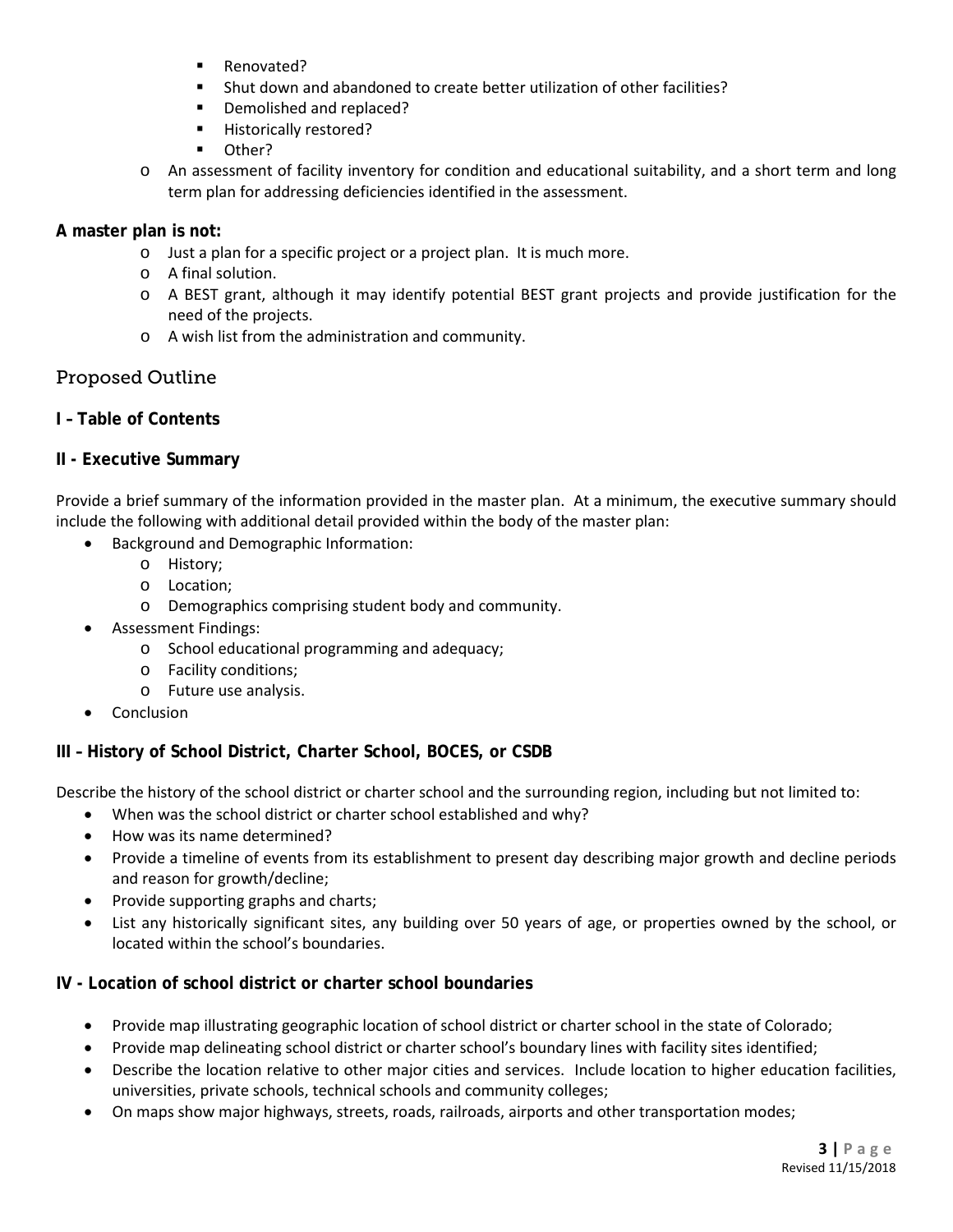- Describe the location in terms of elevation and climate trends;
- Describe the location in regards to its potential for renewable energy savings. Evaluate the districts location in respect to:
	- o Solar;
	- o Wind;
	- o Geothermal;
	- o Biomass.

# **V - District demographics**

An understanding of the demographics is important to determine past, current and future trends. Demographic information should be obtained and collected to provide an understanding of the demographic make-up and resulting needs.

Demographic information is available through the following government agencies:

- Colorado Department of Education (CDE);
- State of Colorado Department of Local Affairs (DOLA);
- U.S. Census Bureau.

# **VI - Historical Significance**

- The evaluation shall take into consideration the historical significance of the facility and other community valued attributes. At the earliest stages of planning, if a historical building defined as one that is 50 or more years old may be affected as part of the master planning process, CDE must be contacted to request a determination of effect from the Colorado Historical Society as per CRS 24-80.1-104(2)(a);
- The master planning team must take into consideration the historical society's position if a determination is made that the planned project may adversely affect a building of historical significance, and provide CDE with adequate information as part of the consultative process between the two state agencies (CDE & CHS);
- The process outlined is a time sensitive process and must therefore be prioritized early in the initial phases of the master planning.

#### **VII – BEST Facility Assessment**

The BEST assessment results may be used as a reference to help develop the master plan. The BEST Facility Assessment results should be reviewed and updated if necessary.

#### **VIII - Educational programming and adequacy**

This portion of the assessment should compare the public school entities offered programming against the Colorado Academic Standards listed below. If programs are not provided in the areas set forth indicate why. Describe programs that are provided by the school not included in the Colorado Academic Standards (VoAg & VoTech) and reason for inclusion. Describe how the schools current facilities meet or are deficient in meeting the educational program needs being taught.

- Dance
- Drama and Theatre Arts
- Comprehensive Health & Physical Education
- English Language Proficiency
- **Mathematics**
- Music
- Reading
- Writing and Communicating
- Science
- Social Studies
- Visual Arts
- World Languages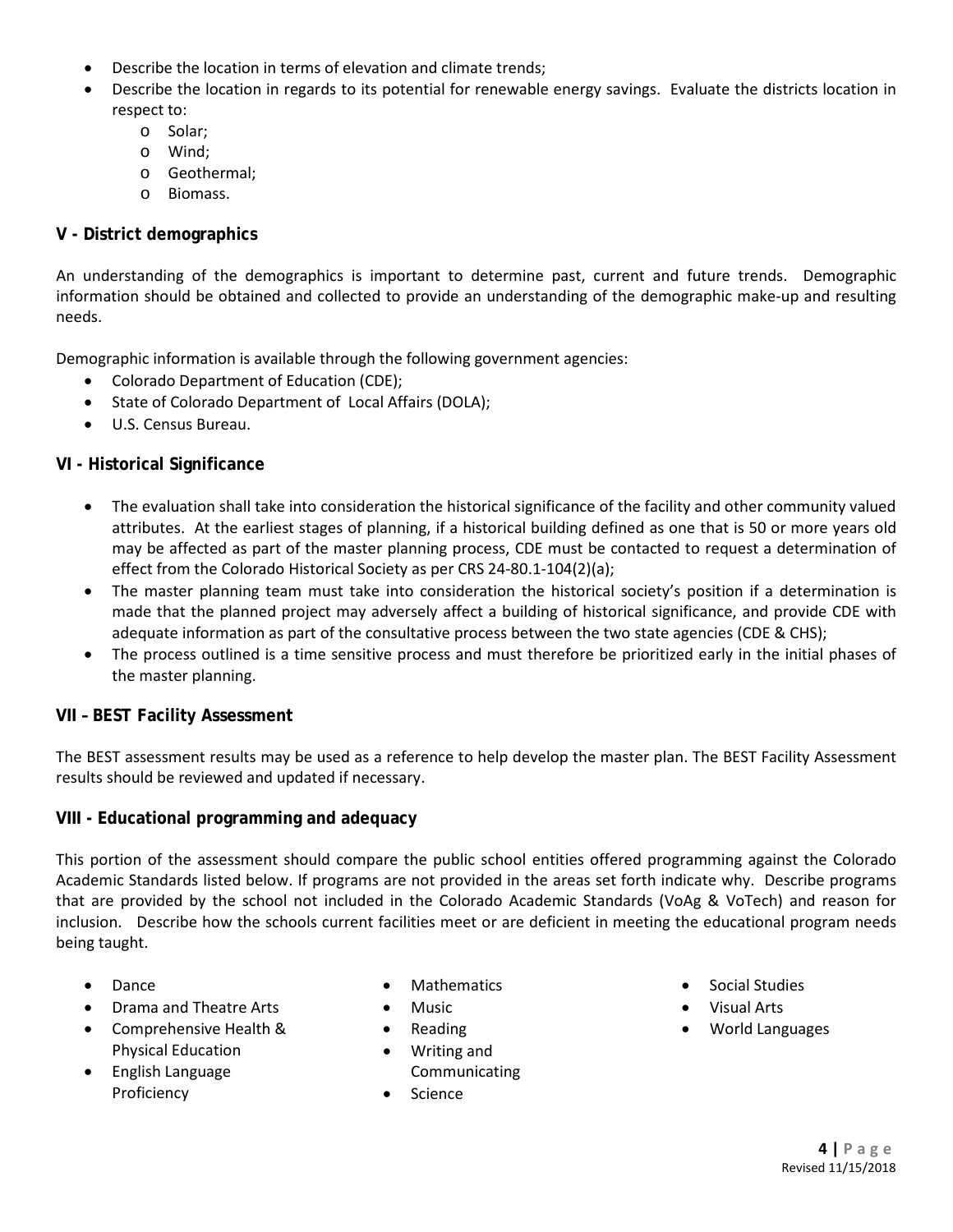# **IX - Complete Inventory of facilities**

This portion of the assessment should include, in spreadsheet format, all facilities owned or leased by the school district or charter school including, educational facilities, administration buildings, gymnasiums, multipurpose facilities, libraries, cafeterias, maintenance buildings, storage buildings, storage sheds, water pump houses, concession stands and sports fields and bleachers.

The following information should be included for each facility:

- Name of facility;
- Address of facility;
- Use of facility (i.e. elementary school, preschool, etc.);
- Square footage of facility;
	- o Verification of SF of facility;
	- o If previous drawings and/or the statewide assessment are used to determine SF, the information is to be field verified for accuracy;
- Year built;
- Description of construction (i.e. slab on grade with masonry walls and metal roof, etc) ;
- Additions to facility:
	- o Use of addition;
	- o Square footage of addition;
	- o Year of addition;
	- o Description of construction.

Provide a site plan of each facility locating the property line along with notes of important site and building elements. The use of satellite map imagery illustrates site and building elements.

Provide floor plans with graphic scale of education facilities when possible.

# **X - Facility Evaluation and Future Use Analysis**

- Provide a separate overall building narrative analysis describing the condition and educational suitability of each of the buildings, the most pressing and long-term needs, and any additional relevant comments that would assist the reader in gaining a snapshot understanding of the buildings condition and needs. Provide relevant "titled" photos that support the Master Plan;
- Floor plans are helpful in the Master Plan for all educational programmed spaces clearly identifying all current and existing educational programs within the floor plan. If as-built drawings are not available a sketch showing all current and existing programmed spaces within the buildings should be adequate;
- Provide a professional evaluation on the structural soundness of each building;
- Evaluate the building envelope including exterior wall and roof construction;
- Evaluate all facilities and key building components compared against "Capital Construction Assistance Public Schools Facility Construction Guidelines". (This document is available on the CDE's web site under capital construction grants);
- Each facility should be field assessed/reviewed to determine all the facilities deficiencies and to provide repair/replacement cost associated with each identified deficiency. The assessment evaluation should utilize a facility condition index (FCI) or equal evaluation approach;
- List major code violations for ADA accessibility, fire safety systems, life safety systems, electrical systems, and mechanical and plumbing systems.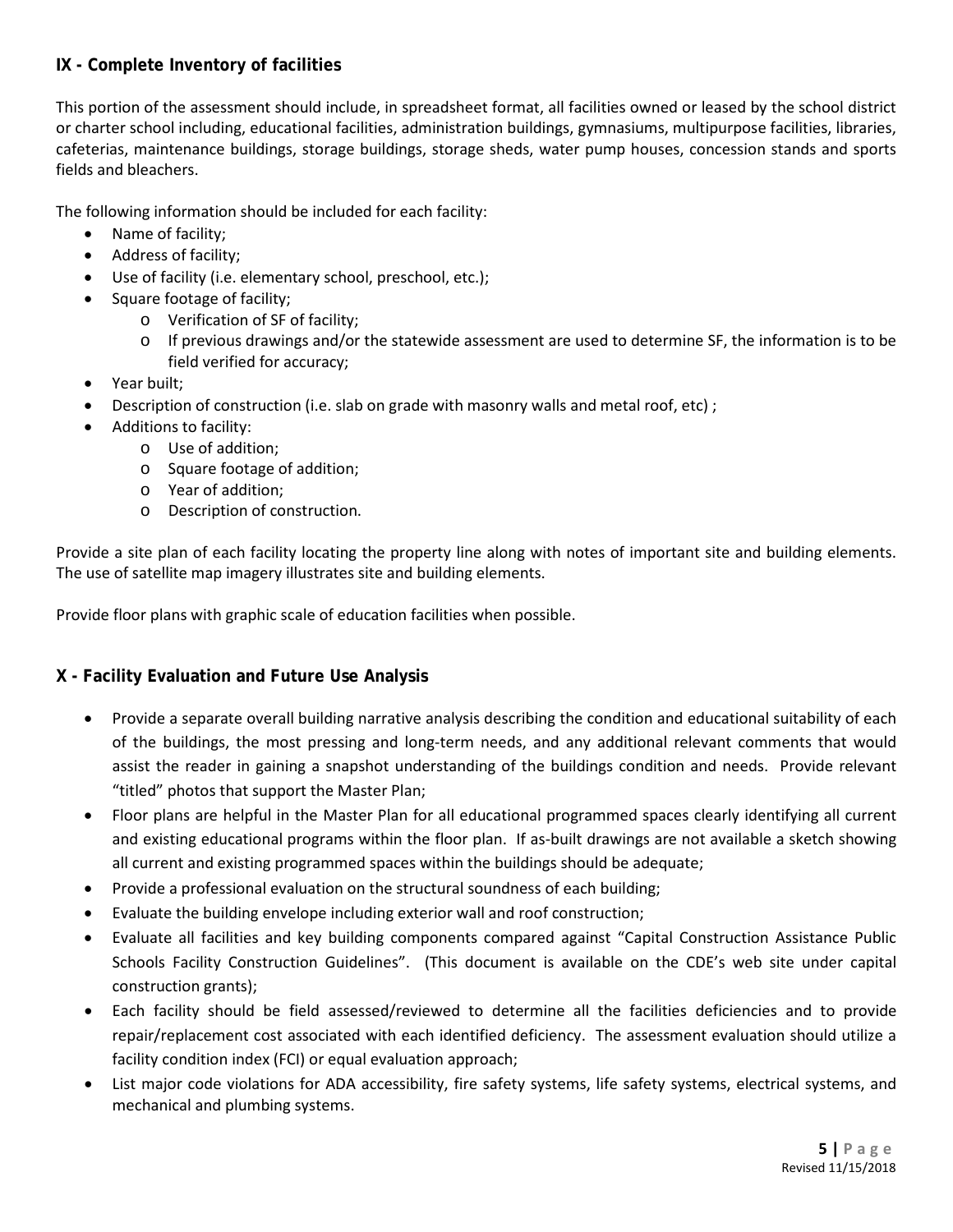# **XI - Energy, HVAC, O & M Analysis**

- Include a code review and energy efficiency evaluation. Include utility costs and other operating costs for each building. Identify areas of the building where thermal comfort is not being achieved through adequate heating, cooling and natural ventilation and identify areas where the thermal envelope is compromised. Identify areas not meeting current energy codes;
- Evaluate the major heating and cooling systems for energy efficiency, condition and operation and also evaluate the lighting systems for energy efficiency, condition and operation.

# **XII - SF Analysis**

Master Plan materials should:

- Clearly outline the total SF and the SF for each facility;
- Identify SF/student;
- Identify capacity of the current facilities compared to the current enrollment and how it relates to the programs being delivered;
- Include a utilization matrix showing how the facilities are currently utilized.

#### **XIII - Site Evaluation**

- Include site evaluations including bus/vehicle/pedestrian traffic patterns, sports fields, soft and hard playground surfaces, parking lots and safe parent/student/staff conditions, ADA compliance for general use of the building, site lighting, site drainage, and deficiencies noted;
- Emergency and fire department access to site and building for existing and proposed site improvements and building improvements;
- Master plan should include evaluation of existing utility infrastructure and its location with respect to the existing and proposed facilities for power, water, sanitary and storm sewer, and telecommunication systems;
- Acreage for each site.

# **XIV – Technology**

Describe the technology infrastructure:

Network Topology

- Type of cabling;
- Type and Age of hardware;
- Source of bandwidth and Internet connectivity.

Network Infrastructure

- Data network equipment;
- Voice network equipment;
- Firewall and security;
- Backup and Recovery;
- Availability and campus connectivity if applicable.

System Standards and Specifications

- Operating System;
- Active directory standards;
- Email Services;
- Wireless Services.

Educational Technology

• Smart Boards;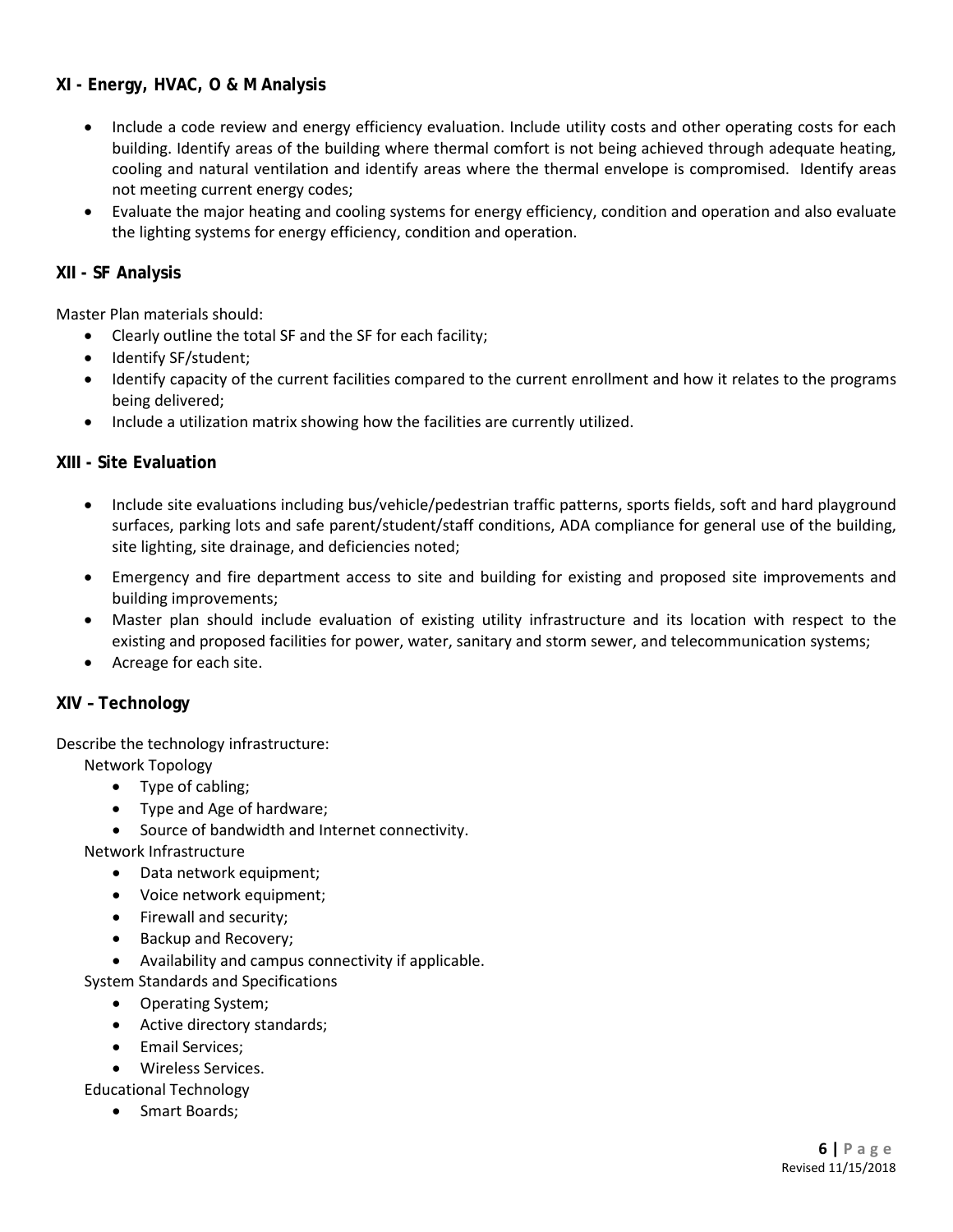- Student Equipment;
- Laboratory Equipment;
- Other Classroom Equipment.

# **XV - Future Use Analysis**

Include analysis and narrative regarding the district and/or community's current and future use of any facilities that are changing usage as a result of the planning process.

# **XVI – Strategic Plan for Implementation**

From the findings develop a strategic plan that establishes options for specific directions and actions to implement the district's master plan.

#### **Options for Facilities**

- If applicable multiple options should be presented with associated costs, narrative discussion, and pros/cons of each option;
	- o Impact on educational delivery;
	- o Itemized cost including how cost are determined;
	- o Impact on operating cost.
- Indicate the impact of options/recommendations/conclusions/proposed construction to the adjacent properties, streets, infrastructure and general area;
- Provide a narrative that summarizes each of the options explored and use a matrix type exhibit for detailed pros/cons;
- Indicate the impact on the community for each option presented;
- Long range impact of implementing or not implementing each option including: educational delivery, initial cost, operation and maintenance costs and projected energy costs. Compare these costs to their current O & M and energy costs of operating the existing facilities.

# **High Performance Objectives**

High performance objectives/components should be evaluated and included as part of the master plan process including a LEED or CO-CHPS scorecard (if applicable) and narrative of high performance opportunities that can be achieved.

#### **Funding**

A funding discussion should be included noting multiple funding sources and a plan for contacting and applying/soliciting funding from each source.

# **Capital Renewal**

A capital renewal plan should also be a part of the strategic plan. The capital renewal plan allows the school district or charter school to plan for replacement costs in the future when the major building systems require replacement

# **Prioritized long-term (5-10 year) project implementation list with cost estimates**